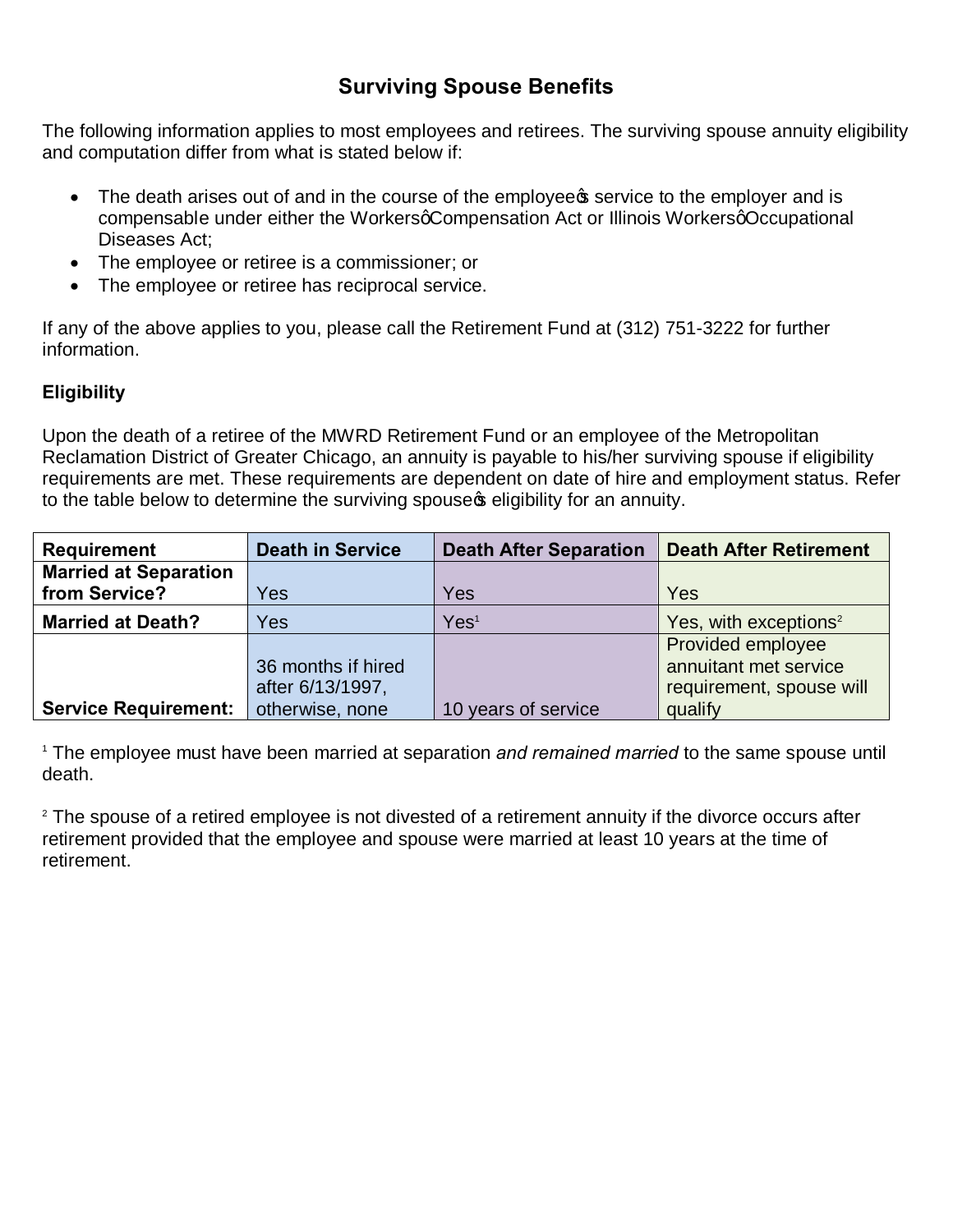## **Computation**

The annuity to which the surviving spouse is entitled varies depending on the date of retirement or death in service as well as the memberg tier. Refer to the definitions below:

**Tier I Participant:** An employee of the District who first became a member before January 1, 2011 under any reciprocal retirement system or pension fund established under Chapter 40 of the Illinois Compiled Statutes except Judges, General Assembly, police and fire pension plans (both Chicago and downstate). This includes any Commissioner who fits the criteria above who elects to participate in the Fund within 90 days after becoming a Commissioner.

**Tier II Participant:** An employee of the District who first became a member on or after January 1, 2011 except for those who were members of any reciprocal retirement system including the IMRF, Municipal Employees Annuity and Benefit Fund of Chicago, LaborersgAnnuity and Benefit Fund of Chicago, County Employees Annuity and Benefit Fund of Cook County, Forest Preserve of Cook County Employees Annuity and Benefit Fund, Chicago Park Pension, State Employees Retirement System, State Universities Retirement System, Illinois Teachers Retirement System, or Chicago Teachers Pension Fund prior to January 1, 2011. This includes any Commissioner who fits the criteria above who elects to participate in the Fund within 90 days after becoming a Commissioner.

#### **For Tier I Participants**:

| <b>Retirement or death in service</b> |                                                                 |                                 |
|---------------------------------------|-----------------------------------------------------------------|---------------------------------|
|                                       | occurred:   Before 8/23/1989                                    | On or After 8/23/1989           |
|                                       | <b>Then the Surviving Spouse</b>   60% plus 1% for each year of | 60% plus 1% for each year of    |
|                                       | <b>Annuity is:</b>   total service of the retirement            | total service of the retirement |
|                                       | annuity accrued the deceased                                    | annuity accrued the deceased    |
|                                       | employee at the time of                                         | employee at the time of death   |
|                                       | retirement to a maximum of                                      | to a maximum of 85%             |
|                                       | 85%                                                             |                                 |

*What is the difference between the two*? After retirement, most employee annuitants receive cost of living adjustments (COLAs). The annuity at the time of death is typically greater than the annuity at the time of retirement.

For spouses of employees hired January 1, 1992 and after, the spouse annuity is reduced by 0.25% for each full month that the spouse is younger than the employee, with a maximum discount of 60%. This discount is reduced by 10% for each full year that the marriage has been in effect at the time of withdrawal from service or death in service. There is no discount if the marriage has been in effect 10 full years or more before withdrawal or death in service.

For any death in service, the early retirement discount is not applied in computing the retirement annuity upon which the surviving spouse w annuity is based.

#### **For Tier II Participants**:

The surviving spouse annuity will be 66 2/3% of the annuity that the member was entitled to receive at the time of death. If the member passed away after retirement, the spouse annuity would be based on the employee a annuity at the time of death. If the member passed away prior to retirement, the spouse annuity would be based upon the employees annuity he had earned at the time of death, even if he had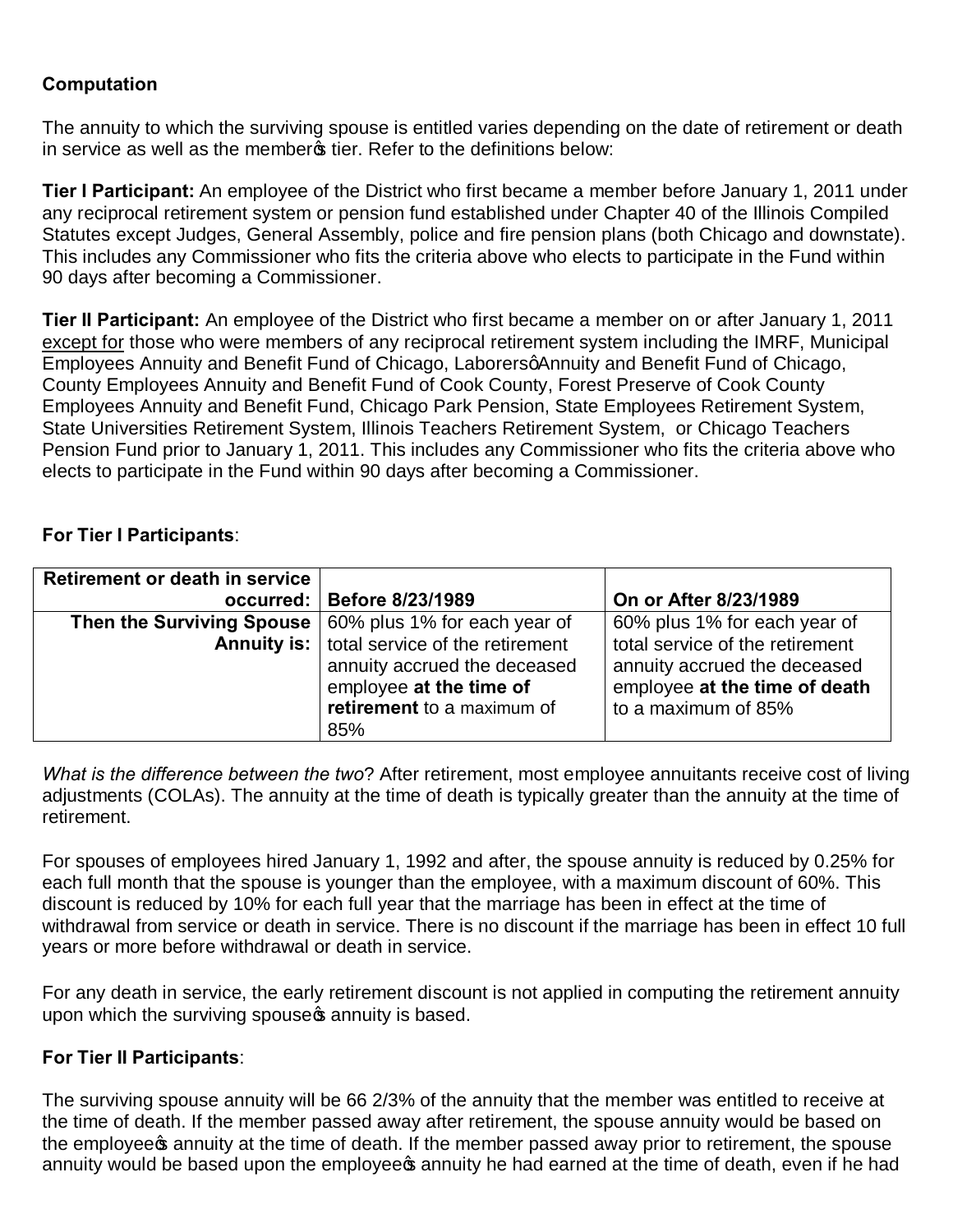not reached the minimum age or service for a retirement annuity at the time of death, provided that the surviving spouse annuity eligibility requirements state above have been met.

For any death in service, the early retirement discount is not applied in computing the retirement annuity upon which the surviving spouse of annuity is based.

### **Minimums**

As stated above, the surviving spouse of the annuitant who retired prior to 8/23/1989 is calculated as a percentage of the original annuity. This calculation may yield a very small surviving spouse annuity. To provide a larger annuity to many surviving spouses, certain minimums are in place.

The table below explains the minimum spouse annuity amounts. However, **these minimums do not apply to reciprocal or term annuities**.

| <b>Employee's Service</b> | <b>Employee's Age at Retirement</b> | <b>Minimum Monthly Spouse Annuity</b>                                                                                                                                                                                                                                                                                                                                                       |
|---------------------------|-------------------------------------|---------------------------------------------------------------------------------------------------------------------------------------------------------------------------------------------------------------------------------------------------------------------------------------------------------------------------------------------------------------------------------------------|
| $<$ 10 years              | any                                 | \$250                                                                                                                                                                                                                                                                                                                                                                                       |
| $10+$ years               | ä<br>greatest<br>any<br>The         | \$500 + \$25 for each year of service in<br>excess of 10 not to exceed \$750<br>provided that the employee annuity<br>was not discounted for early<br>retirement; or<br>50% of the employee annuity at the<br>time of death<br>60% plus 1% for each year of total<br>service of the retirement annuity<br>accrued the deceased employee at<br>the time of retirement to a maximum<br>of 85% |

## **Application Process**

When the death of an annuitant or employee is reported to the Fund and there is an eligible spouse, a surviving spouse packet is sent. The packet contains numerous forms including:

- · Surviving spouse annuity application
- · W4-P form, to elect federal withholding
- · Signature Card
- · Beneficiary Form
- · Health Insurance application, and
- · Direct Deposit form.

A copy of the death certificate must be submitted with the completed Surviving Spouse Annuity application package. A Surviving Spouse Annuity cannot be processed without a death certificate and a completed application package. It is important that the information be submitted to our office in a timely manner to avoid a lapse in health insurance.